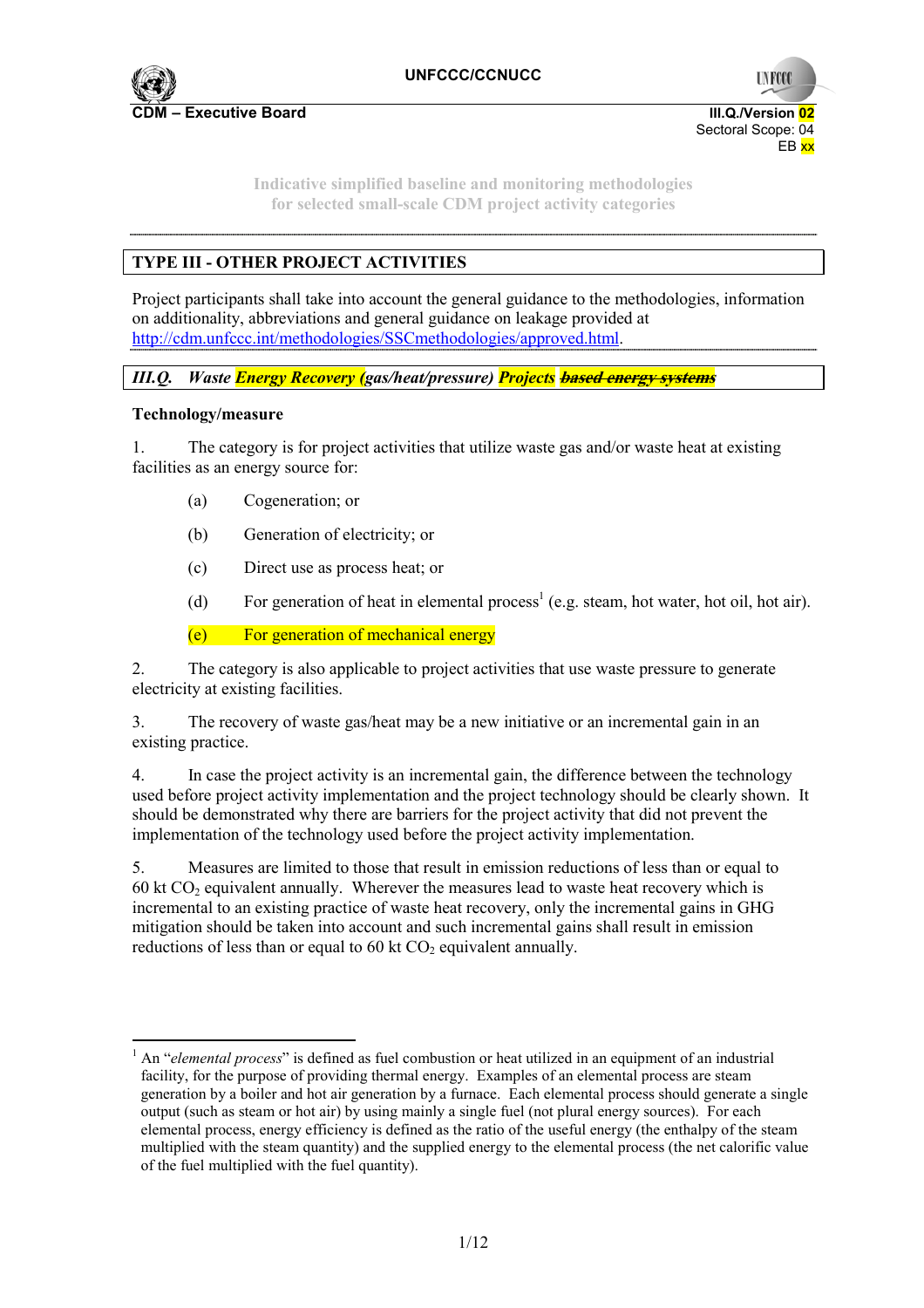

**UNFCCC** Sectoral Scope: 04 EB xx

**Indicative simplified baseline and monitoring methodologies for selected small-scale CDM project activity categories** 

|  |  |  |  | III.Q. Waste Energy Recovery (gas/heat/pressure) Projects based energy systems (cont) |  |
|--|--|--|--|---------------------------------------------------------------------------------------|--|
|--|--|--|--|---------------------------------------------------------------------------------------|--|

- 6. The category is applicable under the following conditions:
	- (a) The energy produced with the recovered waste gas/heat or waste pressure should be measurable.
	- (b) Energy generated in the project activity shall be used within the facility where the waste gas/heat or waste pressure is produced. An exception is made for the electricity generated by the project activity which may be exported to the grid.
	- (c) The waste gas/heat or waste pressure utilized in the project activity would have been flared or released into the atmosphere in the absence of the project activity. This shall be proven by one of the following options:
		- (i) By **direct measurements** of energy content and amount of the waste gas/heat or waste pressure for at least three years prior to the start of the project activity.
		- (ii) **Energy balance** of relevant sections of the plant to prove that the waste gas/heat or waste pressure was not a source of energy before the implementation of the project activity. For the energy balance the representative process parameters are required. The energy balance shall demonstrate that the waste gas/heat or waste pressure was not used and also provide conservative estimations of the energy content and amount of waste gas/heat or waste pressure released.
		- (iii) **Energy bills** (electricity, fossil fuel) to demonstrate that all the energy required for the process (e.g. based on specific energy consumption specified by the manufacturer) has been procured commercially. Project participants are required to demonstrate through the financial documents (e.g. balance sheets, profit and loss statement) that no energy was generated by waste gas/heat or waste pressure and sold to other facilities and/or the grid. The bills and financial statements should be audited by competent authorities.
		- (iv) **Process plant** manufacturer's original specification/information, schemes and diagrams from the construction of the facility could be used as an estimate of quantity and energy content of waste gas/heat produced for rated plant capacity per unit of product produced.

7. For the purpose of this category waste energy gas/heat/pressure is defined as: a by-product gas/heat/pressure from machines and industrial processes having potential to provide usable energy, for which it can be demonstrated that it was wasted. For example gas flared or released into the atmosphere, the heat or pressure not recovered (therefore wasted). Gases that have intrinsic value in a spot market as energy carrier or chemical (e.g. natural gas, hydrogen, liquefied petroleum gas, or their substitutes) are not eligible under this category.

by-product gas/heat or pressure of machines and technical processes for which no useful application is found in the absence of the project activity and for which it can be demonstrated that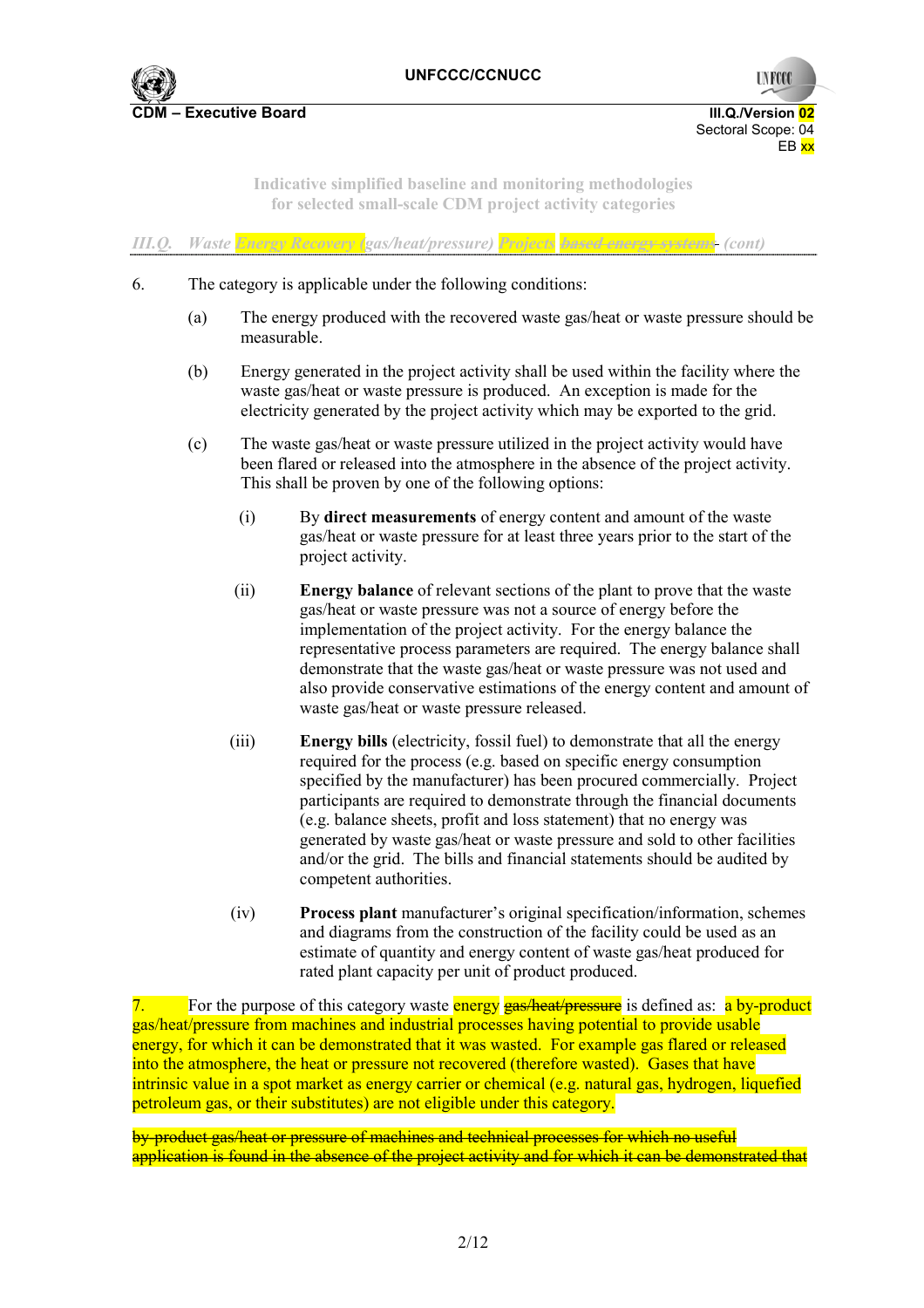

**UNFCCC** 

**Indicative simplified baseline and monitoring methodologies for selected small-scale CDM project activity categories** 

| и прим<br>77 IV | - 82 | - 11<br>- 17 |  |
|-----------------|------|--------------|--|
|                 |      |              |  |

it has not been used prior to, and would not be used in absence of the CDM project activity (e.g. because of low pressure, heating value or quantity available). In the project scenario, this waste gas/heat/pressure is recovered and conditioned for use.

### **Boundary**

8. The physical, geographical site of the facility where the waste gas/heat/ pressure is produced and transformed into useful energy delineates the project boundary.

### **Baseline**

9. For computing the emissions in the baseline the procedure provided in paragraphs 6 to 13 of AMS I.C shall be used.

9. In the situation where the electricity is obtained from a specific existing power plant or from the grid, mechanical energy is obtained by electric motors and heat from a fossil fuel based element process (e.g. steam boiler, hot water generator, hot air generator, hot oil generator), baseline emissions can be calculated as follows:

(a) Baseline emissions from electricity  $(BE_{elec,v})$  generated by waste energy (e.g. waste pressure):

$$
BE_{elec,y} = f_{cap} * f_{wcm} * \sum_{j} \sum_{i} (EG_{i,j,y} * EF_{Elec,i,j,y})
$$
 (1)

Where:

| BE <sub>elec,v</sub>    | Baseline emissions due to displacement of electricity during the year $y$ in tons of $CO2$                                                                                                                                                                                                                                                                                                                                                                                                                                                                                                                                                                                            |
|-------------------------|---------------------------------------------------------------------------------------------------------------------------------------------------------------------------------------------------------------------------------------------------------------------------------------------------------------------------------------------------------------------------------------------------------------------------------------------------------------------------------------------------------------------------------------------------------------------------------------------------------------------------------------------------------------------------------------|
| $EG_{i,i,v}$            | The quantity of electricity supplied to the recipient <i>j</i> by generator, that in the absence<br>of the project activity would have been sourced from i <sup>th</sup> source (i can be either grid or<br>identified source) during the year $y$ in MWh, and                                                                                                                                                                                                                                                                                                                                                                                                                        |
| $EF_{elec,i,i,v}$       | The $CO2$ emission factor for the electricity source i (i=gr (grid) or i=is (identified<br>source)), displaced due to the project activity, during the year $y$ in tons $CO2/MWh$                                                                                                                                                                                                                                                                                                                                                                                                                                                                                                     |
| $\text{f}_{\text{wcm}}$ | Fraction of total electricity generated by the project activity using waste energy. This<br>fraction is 1 if the electricity generation is purely from use of waste energy. If the<br>boiler providing steam for electricity generation uses both waste and fossil fuels, this<br>factor is estimated using equation (5). If the steam used for generation of the<br>electricity is produced in dedicated boilers but supplied through common header, this<br>factor is estimated using equation $(5)/(7)$ .<br>Note: For project activity using waste pressure to generate electricity, electricity<br>generated from waste pressure use should be measurable and this fraction is 1 |
| $f_{\rm car}$           | Capping factor to exclude increased waste energy utilization in the project year y due<br>to increased level of activity of the plant, relative to the level of activity in the base<br>years before project start. The ratio is $1$ if the waste energy generated in project year $y$<br>is same or less than that generated in base years.<br>$f_{\text{can}}$ shall be estimated according to the corresponding section of ACM0012.                                                                                                                                                                                                                                                |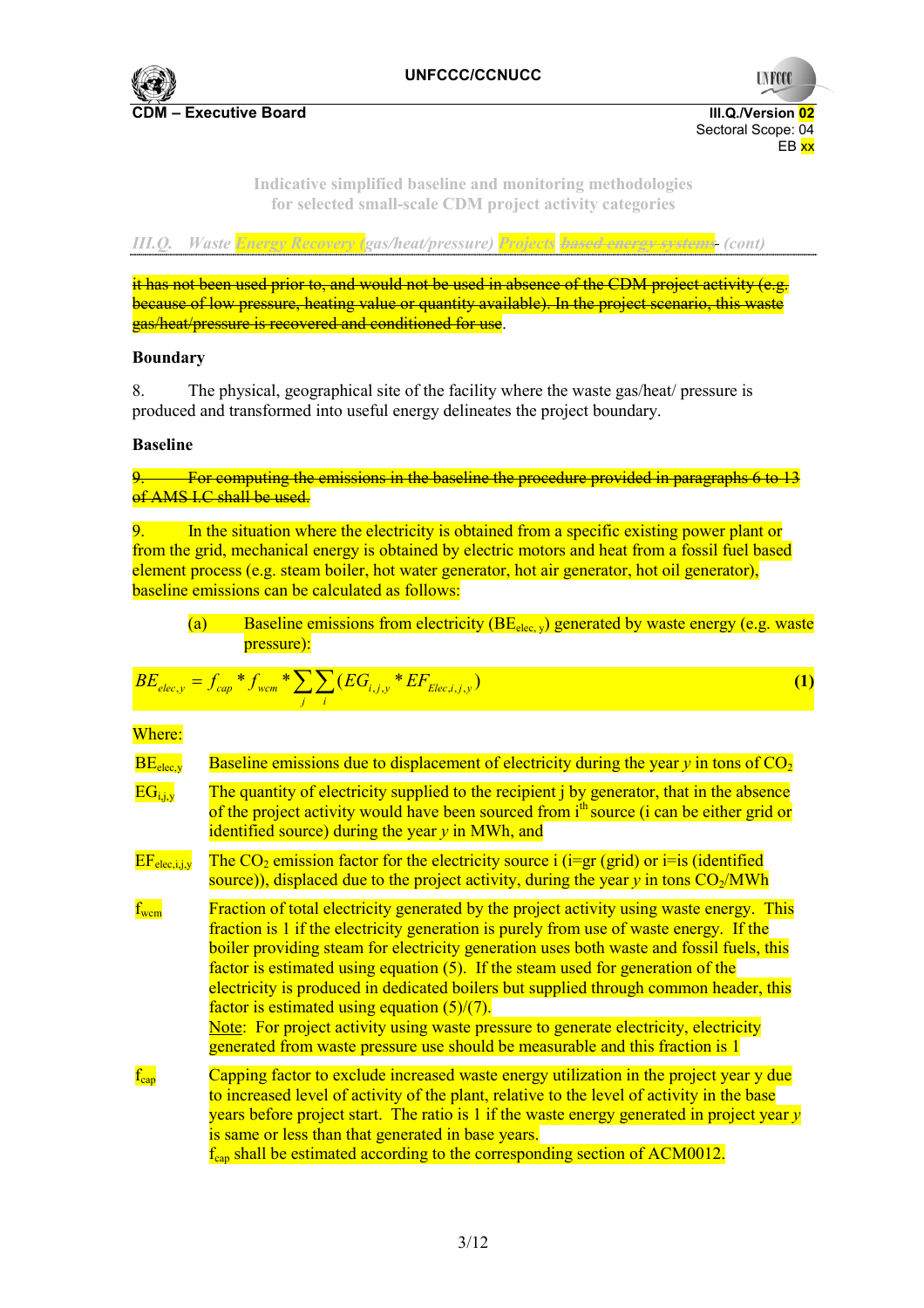

**UNFCCC** 

**Indicative simplified baseline and monitoring methodologies for selected small-scale CDM project activity categories** 

*III.Q. Waste Energy Recovery (gas/heat/pressure) Projects* **based energy systems** *(cont)* 

The proportion of electricity that would have been sourced from the  $i<sup>th</sup>$  source to the  $i<sup>th</sup>$  recipient plant should be estimated based on historical data of the proportion received during the three most recent years.

If the baseline generation source is an identified existing plant, the  $CO<sub>2</sub>$  emission factor shall be determined as follows:

$$
EF_{Elec,i,j,y} = \frac{EF_{CO2,i,j}}{\eta_{Plan,i,j}} \times 3.6*10^{-3}
$$
 (2)

Where:

- $EF_{CO2,i}$  The  $CO<sub>2</sub>$  emission factor per unit of energy of the fossil fuel used in the baseline generation source i in (tCO $/$ TJ), obtained from reliable local or national data if available, otherwise, taken from the country specific IPCC default emission factors
- $\eta_{\text{Planti}}$  The overall efficiency of the existing plant that would be used by  $i^{\text{th}}$  recipient in the absence of the project activity

## $3.6*10<sup>-3</sup>$  Conversion factor, expressed as TJ/MWh

Efficiency of the power plant *(ηplant,j)* shall be one of the following:

- (i) Assume a constant efficiency of the captive plant and determine the efficiency, as a conservative approach, for optimal operation conditions i.e. design fuel, optimal load, optimal oxygen content in flue gases, adequate fuel conditioning (temperature, viscosity, moisture, size/mesh etc), representative or favorable ambient conditions (ambient temperature and humidity); or
- (ii) Highest of the efficiency values provided by two or more manufacturers for power plants with specifications similar to that that would have been required to supply the recipient with electricity that it receives from the project activity; or
- (iii) Assume a captive power generation efficiency of 60% based on the net calorific values as a conservative approach; or

If the displaced electricity for recipient is supplied by a connected grid system, the  $CO<sub>2</sub>$  emission factor of the electricity *EF<sub>elec,gr,j,y* shall be determined following the guidance provided in the "Tool</sub> to calculate the emission factor for an electricity system".

(b) Baseline emissions from electricity  $(BE_{elec,v})$  to provide mechanical energy generated by waste energy.

$$
BE_{Elec,y} = f_{cap} * f_{wcm} * \sum_{j} \sum_{i} ((MG_{i,j,y,mot}/\eta_{mech,mot}) * EF_{Elec,i,j,y})
$$
(3)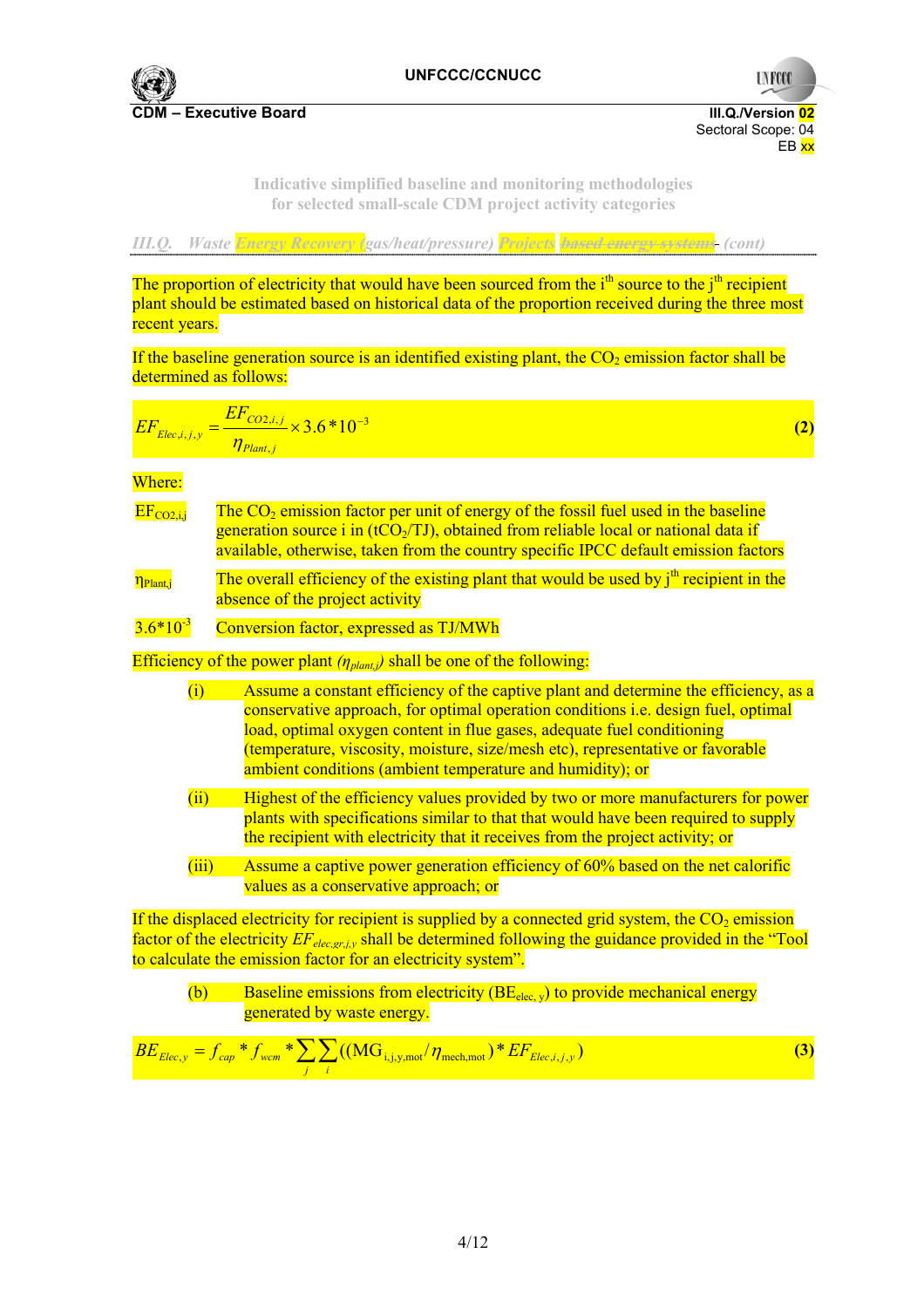

**UNFCCC** 

**Indicative simplified baseline and monitoring methodologies for selected small-scale CDM project activity categories** 

| III.Q.                                    | Waste Energy Recovery (gas/heat/pressure) Projects based energy systems (cont)                                                                                                                                                                                                                                                                                                                                                                                                                                                                                                                                                                                                                                           |
|-------------------------------------------|--------------------------------------------------------------------------------------------------------------------------------------------------------------------------------------------------------------------------------------------------------------------------------------------------------------------------------------------------------------------------------------------------------------------------------------------------------------------------------------------------------------------------------------------------------------------------------------------------------------------------------------------------------------------------------------------------------------------------|
| Where:                                    |                                                                                                                                                                                                                                                                                                                                                                                                                                                                                                                                                                                                                                                                                                                          |
| $\overline{\text{MG}}_{i,j,y,\text{mot}}$ | Mechanical energy supplied to the recipient j by generator that in the absence of the<br>project activity would receive electricity from i <sup>th</sup> source (electric motor) in the year y,<br>in MWh                                                                                                                                                                                                                                                                                                                                                                                                                                                                                                                |
| n <sub>mech,mot</sub>                     | The efficiency of the baseline equipment (electric motor) that would provide<br>mechanical power in the absence of the project activity                                                                                                                                                                                                                                                                                                                                                                                                                                                                                                                                                                                  |
| $EF_{elec,i,j,v}$                         | The $CO_2$ emission factor for the electricity source i (i=gr (grid) or i=is (identified<br>source)), displaced due to the project activity, during the year $y$ in tons $CO2/MWh$                                                                                                                                                                                                                                                                                                                                                                                                                                                                                                                                       |
| $f_{\text{wcm}}$                          | Fraction of total mechanical energy generated by the project activity using waste<br>energy. This fraction is 1 if the mechanical energy generation is purely from use of<br>waste energy. If the boiler providing steam for mechanical energy generation uses<br>both waste and fossil fuels, this factor is estimated using equation (5). If the steam<br>used for generation of the mechanical energy is produced in dedicated boilers but<br>supplied through common header, this factor is estimated using equation $(5)$ or $(7)$ .<br>Note: For project activity using waste pressure to generate mechanical energy, this<br>energy generated from waste pressure use should be measurable and this fraction is 1 |
| $f_{cap}$                                 | Capping factor to exclude increased waste energy utilization in the project year y due<br>to increased level of activity of the plant, relative to the level of activity in the base<br>years before project start. The ratio is $1$ if the waste energy generated in project year $y$<br>is same or less than that generated in base years.<br>$f_{cap}$ shall be estimated according to the corresponding section of ACM0012.<br>$\mathbf{d} = (i_1, i_2, \ldots, i_n)$ and $\mathbf{d} = (i_1, i_2, \ldots, i_n)$ and $\mathbf{d} = (i_1, i_2, \ldots, i_n)$ and $\mathbf{d} = (i_1, i_2, \ldots, i_n)$                                                                                                               |

10. In the situation where the recipient plant(s) obtains electricity (and electrical motor driven mechanical energy) and/or heat generated including steam, hot air, hot oil or hot water, etc. (and the steam generated to drive a steam turbine to supply mechanical energy) by a fossil fuel based existing cogeneration plant, baseline emissions from co-generated electricity and heat of a cogeneration plant are calculated as follows:

$$
\frac{BE_{En,y} = f_{cap} * f_{wcm} * \sum_{j} \frac{(HG_{j,y} + (MG_{j,y,tut}/\eta_{mech, tur}) * 3.6 \times 10^{-3}) + (EG_{j,y} + (MG_{j,y,tut}/\eta_{mech, var}) * 3.6 \times 10^{-3})}{\eta_{Cogen}} * EF_{COLCOGEN}
$$
\nWhere:

\n**BE**<sub>En,y</sub>

\nThe baseline emissions from energy that is displaced by the project activity during the year *y* in tons of CO<sub>2</sub>

\nEG<sub>j,y</sub>

\nThe quantity of electricity supplied to the recipient plant *j* by the project activity during the year *y* in MWh

\n3.6\*10<sup>-3</sup>

\nConversion factor, expressed as TJ/MWh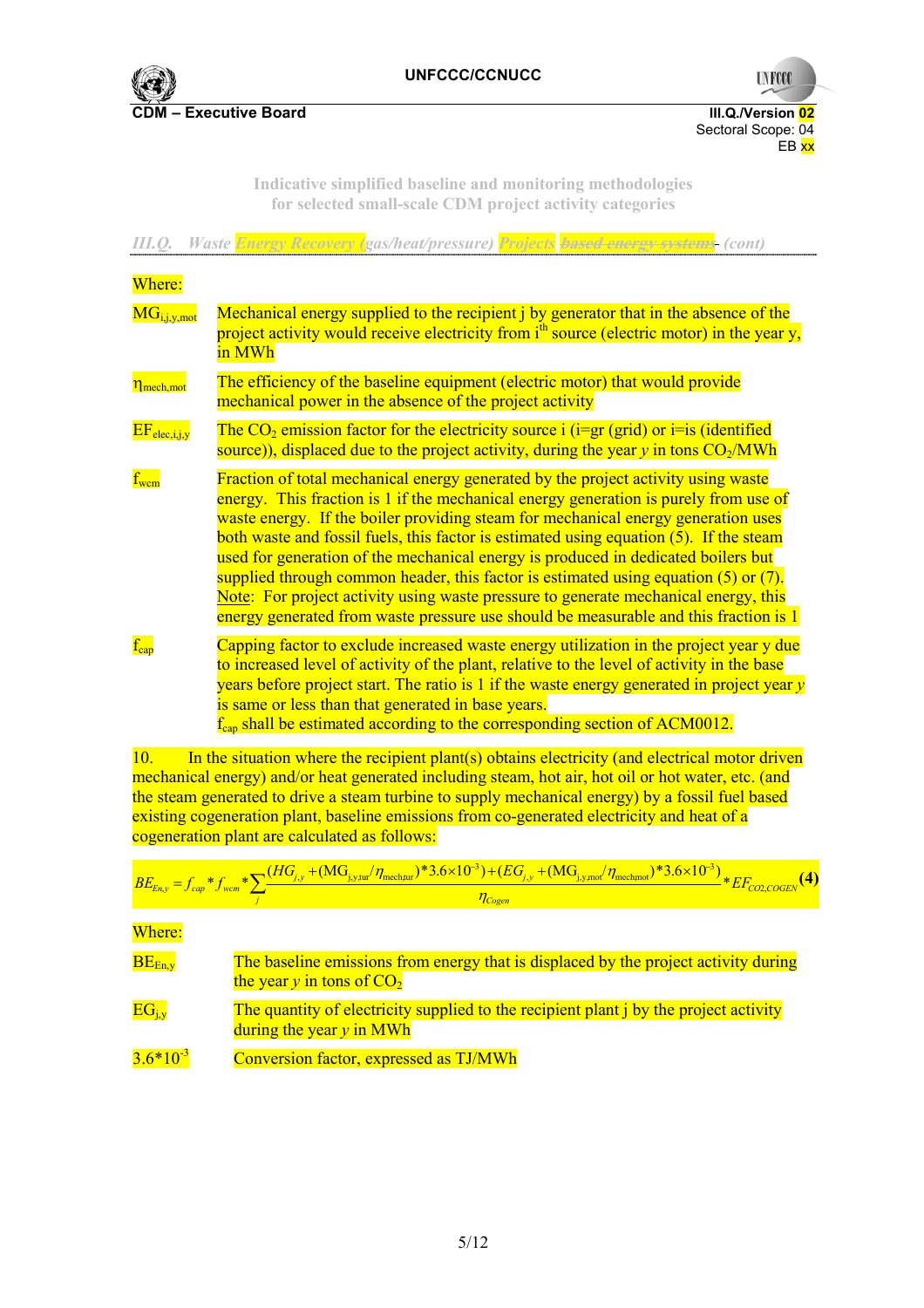

Sectoral Scope: 04  $EB$ <sub>xx</sub>

**UNFCCC** 

**Indicative simplified baseline and monitoring methodologies for selected small-scale CDM project activity categories** 

| III.Q.                                  | Waste Energy Recovery (gas/heat/pressure) Projects based energy systems (cont)                                                                                                                                                                                                                                                                                                                                                                                                                                                                    |
|-----------------------------------------|---------------------------------------------------------------------------------------------------------------------------------------------------------------------------------------------------------------------------------------------------------------------------------------------------------------------------------------------------------------------------------------------------------------------------------------------------------------------------------------------------------------------------------------------------|
| $HG_{i,v}$                              | Net quantity of heat supplied to the recipient plant j by the project activity during<br>the year $y$ in TJ. In case of steam this is expressed as difference of energy content<br>between the steam supplied to the recipient plant and the condensate returned by<br>the recipient plant(s) to element process of cogeneration plant. In case of hot<br>water/oil this is expressed as difference in energy content between the hot water/oil<br>supplied to and returned by the recipient plant(s) to element process of<br>cogeneration plant |
| $EF_{CO2, COGEN}$                       | $CO2$ emission factor per unit of energy of the fuel that would have been used in the<br>baseline cogeneration plant, in $(tCO_2/TJ)$ , obtained from reliable local or national<br>data if available, otherwise, taken from the country specific IPCC default emission<br>factors                                                                                                                                                                                                                                                                |
| n <sub>Cogen</sub>                      | Efficiency of cogeneration plant (combined heat and power generation efficiency)<br>using fossil fuel that would have been used in the absence of the project activity                                                                                                                                                                                                                                                                                                                                                                            |
| $\text{f}_{\text{wcm}}$                 | Fraction of total energy generated by the project activity using waste energy. This<br>fraction is 1 if the energy generation is purely from use of waste energy in the<br>project generation unit. If the generation unit uses steam from both waste and<br>fossil fuels, this factor is estimated using equation $(5)$ or $(7)$                                                                                                                                                                                                                 |
| $f_{cap}$                               | Capping factor to exclude increased waste energy utilization in the project year y<br>due to increased level of activity of the plant, relative to the level of activity in the<br>base years before project start. The ratio is 1 if the waste energy generated in<br>project year y is same or less than that generated in base years.<br>$f_{cap}$ shall be estimated according to the corresponding section of ACM0012.                                                                                                                       |
| $\overline{\text{MG}_{j,y,mot}}$        | Mechanical energy supplied to the recipient j by generator that in the absence of the<br>project activity would have been supplied by electric motor during the year y, in<br>MWh.                                                                                                                                                                                                                                                                                                                                                                |
| $\eta_{\text{mech}, \text{mot}}$        | The efficiency of the baseline equipment (electric motor) that would provide<br>mechanical power in the absence of the project activity                                                                                                                                                                                                                                                                                                                                                                                                           |
| $\overline{\text{MG}_{\text{i,y,tur}}}$ | Mechanical energy generated and supplied to the recipient j, which in the absence<br>of the project activity would receive power from a steam turbine, driven by steam<br>generated in a fossil fuel boiler, during the year y, in MWh.                                                                                                                                                                                                                                                                                                           |
| n <sub>mech,tur</sub>                   | The efficiency of the baseline equipment (steam turbine) that would provide<br>mechanical power in the absence of the project activity                                                                                                                                                                                                                                                                                                                                                                                                            |
| 11.                                     | Efficiency of the cogeneration plant, $(\eta_{Co\text{gen}})$ shall be one of the following:                                                                                                                                                                                                                                                                                                                                                                                                                                                      |
| (i)                                     | Assume a constant efficiency of the cogeneration plant and determine the<br>efficiency, as a conservative approach, for optimal operation conditions <i>i.e.</i><br>designed fuel, designed steam extractions, optimal load, optimal oxygen content in<br>flue gases, adequate fuel conditioning (viscosity, temperature, moisture, size/mesh<br>etc), representative or favorable ambient conditions (temperature, humidity); or                                                                                                                 |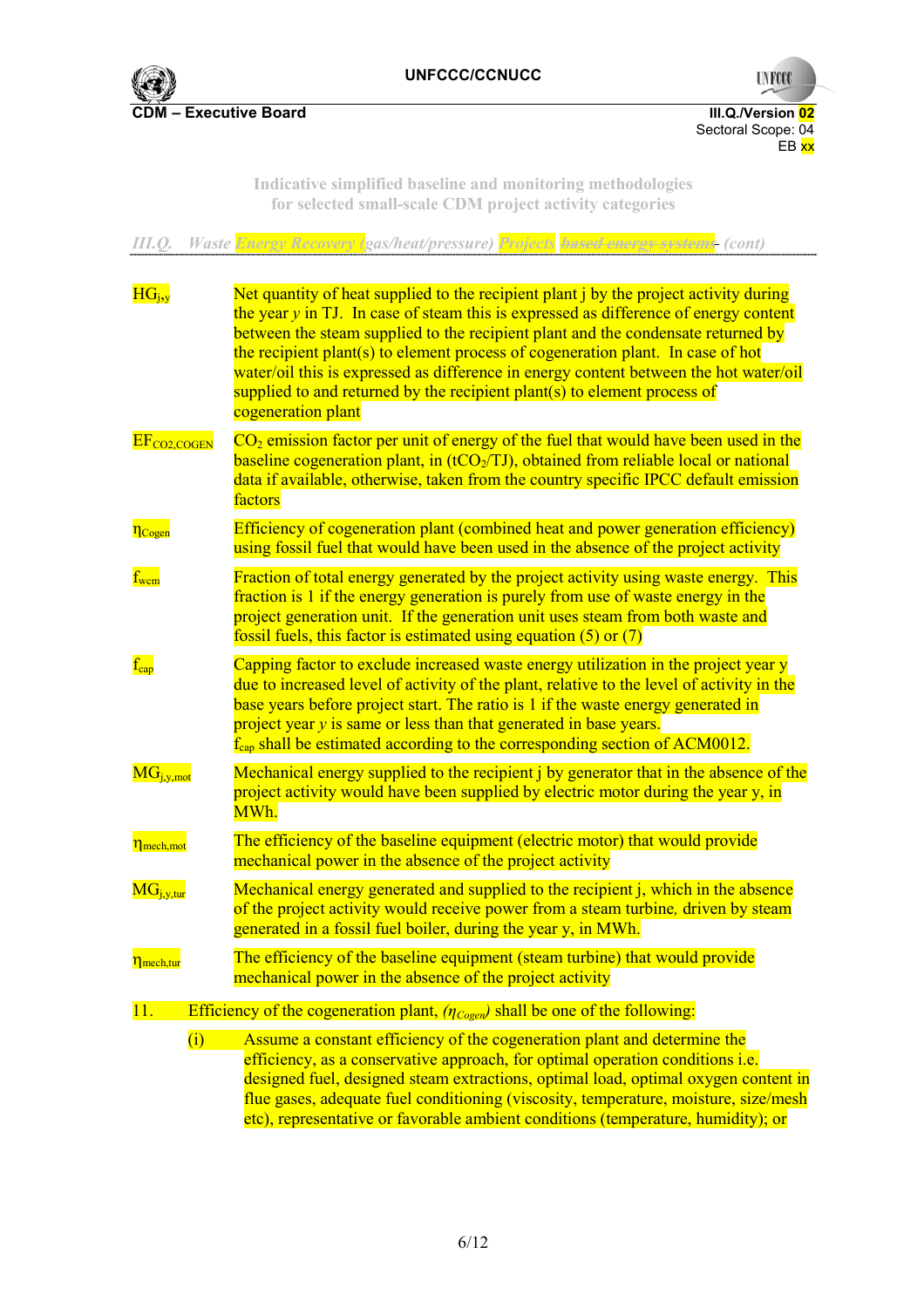

**UNFCCC** 

**Indicative simplified baseline and monitoring methodologies for selected small-scale CDM project activity categories** 



**Calculation of the energy generated (electricity and/or steam) in units supplied by waste energy carrying medium (WECM)<sup>2</sup> and other fuels** 

Note: This is not applicable to project activities that use waste pressure to generate electricity; as for such project activities the electricity generated using waste pressure should be measurable.

### **Situation-1:**

12. The procedure specified below should be applied when the direct measurement of the energy generated using the WECM is not possible as other fossil fuel(s) along with WECM are used for energy generation. The relative share of the total generation from WECM is calculated by considering the total electricity produced, the amount and calorific values of the other fuels and of the WECM used, and the average efficiency of the plants where the energy is produced.

The fraction of energy produced by using the WECM in the project activity is calculated as follows:

$$
f_{WCM} = \frac{\sum_{h=1}^{8760} Q_{WCM,h} * [C p_{wcm} * (t_{wcm,h} - t_{ref}) + N C V_{WCM,y}]}{H_r}
$$
\n(5)

Where:

 $\overline{a}$ 

| $Q_{WCM,h}$                                   | Quantity of waste gas/heat recovered (kg/h) in hour h                                                                  |
|-----------------------------------------------|------------------------------------------------------------------------------------------------------------------------|
| $\overline{\text{NCV}}_{\text{WCM},\text{y}}$ | Net Calorific Value of WECM in year $y(TJ/kg)$                                                                         |
| Hr                                            | Average heat rate of the power plant where electricity is produced (1/efficiency) as<br>calculated in equation 6 below |
| $EG_{tot, v}$                                 | Total annual energy produced at the power or cogeneration plants. (TJ/year)                                            |
| $Cp_{wcm}$                                    | Specific Heat of WECM (TJ/kg-deg C or other suitable unit.)                                                            |
| $t_{\text{wcm,h}}$                            | The temperature of WECM in hour h (deg C or other applicable unit)                                                     |
| $t_{\rm ref}$                                 | Reference temperature $(0 \text{ deg } C)$ or any other suitable reference temperature with<br>proper justification)   |

 $2$  It is the medium carrying the waste energy in the form of heat, chemical energy or pressure. Examples of WECM include gas, air, steam, etc.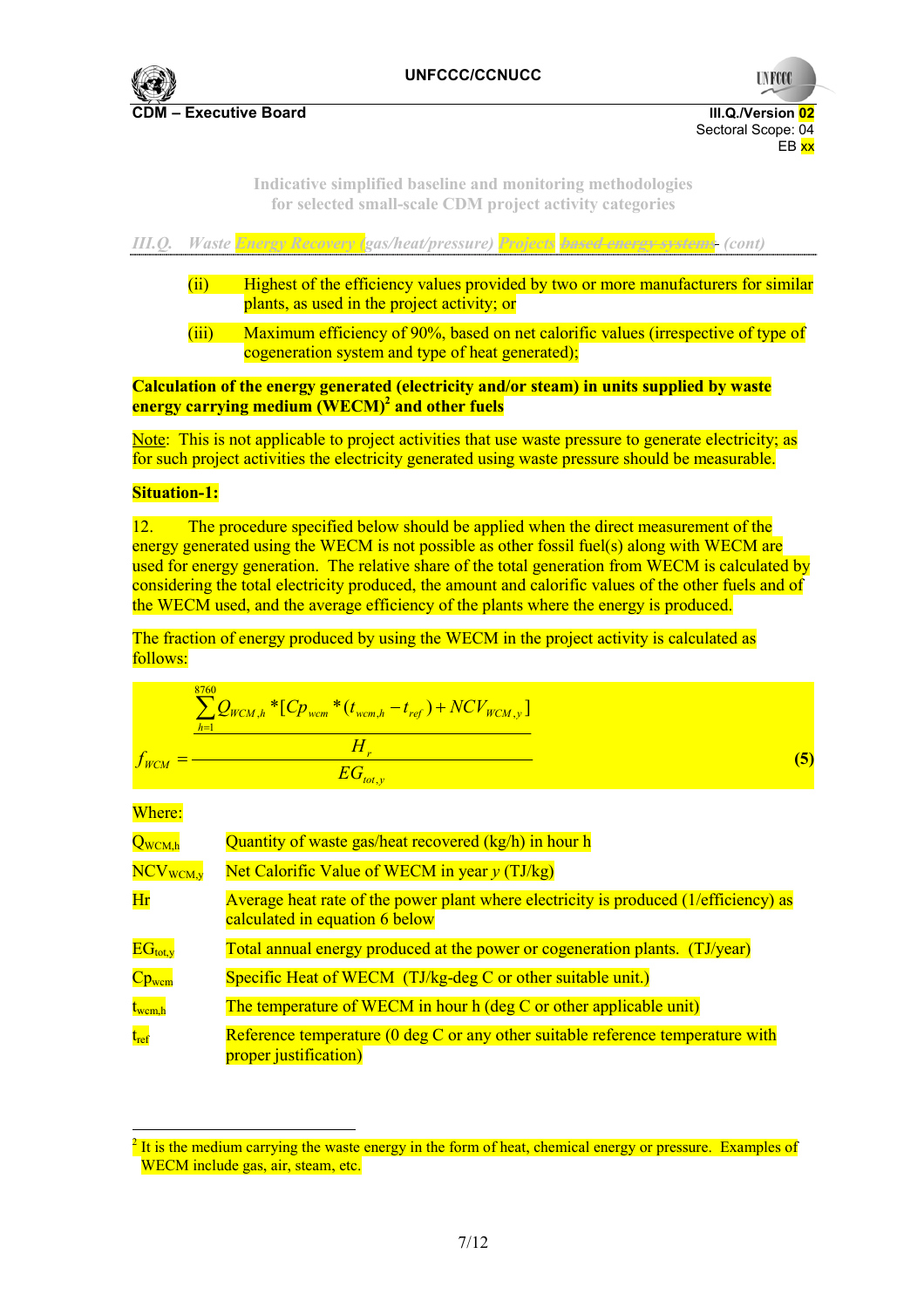

**UNFCCC** 

**Indicative simplified baseline and monitoring methodologies for selected small-scale CDM project activity categories** 

*III.Q. Waste Energy Recovery (gas/heat/pressure) Projects* **based energy systems** *(cont)* 

The average heat rate of the power plant is given as:

$$
H_r = \frac{\sum_{h=1}^{8760} \sum_{i=1}^{I} Q_{i,h} * [C p_i * (t_{i,h} - t_{ref}) + N C V_i]}{EG_{tot,y}}
$$
(6)

Note: In cases index *i* represents fuel, the energy content corresponding to the sensible heat of fuel *i* should be zero.

$$
C p_i * (t_{i,h} - t_{ref}) = 0
$$

Where:

| $Q_{i,h}$                 | Amount of individual fuel and carrying media (WECM and other fuel(s) or non-waste<br>carrying media) <i>i</i> consumed at the energy generation unit during hour $h$ (kg)                   |
|---------------------------|---------------------------------------------------------------------------------------------------------------------------------------------------------------------------------------------|
| $Cp_i$                    | Specific Heat of WECM $i$ (TJ/kg - deg C or other suitable unit.)                                                                                                                           |
| $\overline{\text{NCV}}_i$ | Net Calorific Value annual average for each individual consumed fuel and the WECM<br>(TJ/kg)                                                                                                |
| $EG_{tot, v}$             | Total annual energy produced at the power or cogeneration plants (TJ/year)                                                                                                                  |
| $t_{i,h}$                 | The temperature of individual carrying media (WECM and other non-waste carrying<br>media) <i>i</i> consumed at the energy generation unit during hour h (deg C or other<br>applicable unit) |
| $t_{ref}$                 | Reference temperature $(0 \deg C)$ or any other suitable reference temperature with<br>proper justification)                                                                                |

## **Situation-2:**

13. An alternative method that could be used when it is not possible to measure the net calorific value of the waste gas/heat, and steam generated with different fuels in dedicated boilers are fed to turbine/s through common steam header takes into account that the relative share of the total generation from WECM is calculated by considering the total steam produced by the waste heat recovery boiler and the amount of steam generated from each boiler. The fraction of energy produced by the waste gas/heat WECM in project activity is calculated as follows:

$$
f_{WCM} = \frac{ST_{\text{whr},y}}{ST_{\text{whr},y} + ST_{\text{other},y}}
$$
(7)

Where:

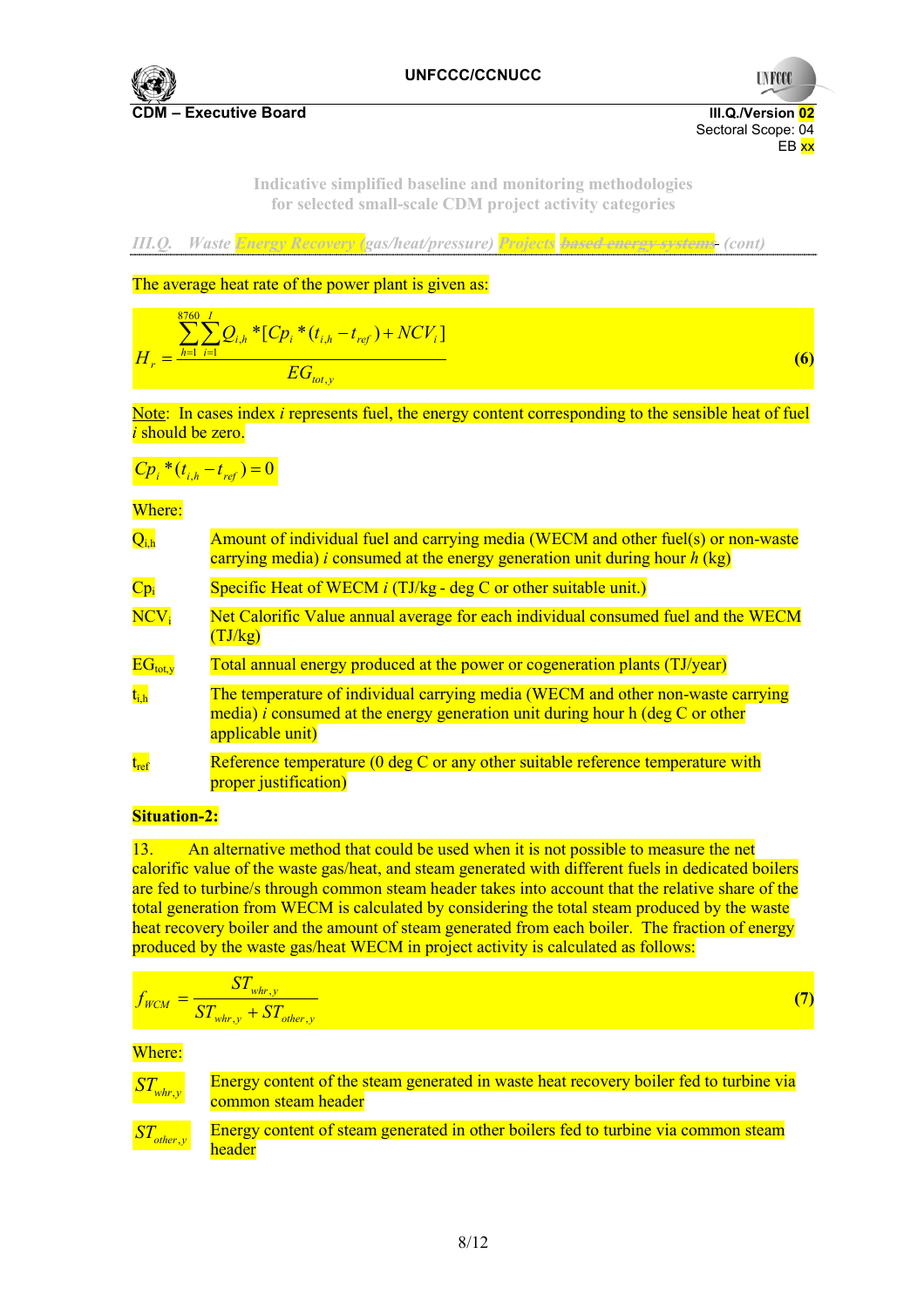

**UNFCCC** 

**Indicative simplified baseline and monitoring methodologies for selected small-scale CDM project activity categories** 

|  |  |  |  | III.Q. Waste Energy Recovery (gas/heat/pressure) Projects based energy systems (cont) |
|--|--|--|--|---------------------------------------------------------------------------------------|
|--|--|--|--|---------------------------------------------------------------------------------------|

### **Situtation-2** requires that:

- All the boilers have to provide superheated steam;
- The calculation should be based on the energy supplied to the steam turbine. The enthalpy and the steam flow rate must be monitored for each boiler to determine the steam energy content. The calculation implicitly assumes that the properties of steam (temperature and pressure) generated from different sources are the same. The enthalpy of steam and feed water will be determined at measured temperature and pressure and the enthalpy difference will be multiplied with quantity measured by steam meter;
- Any vented steam should be deducted from the steam produced with waste gas/heat.

### **Capping of baseline emissions**

10. As an introduction of element of conservativeness, this category requires that baseline emissions should be capped irrespective of planned/ unplanned or actual increase in output of plant, change in operational parameters and practices, change in fuel types and quantity resulting in increase in waste gas generation. In case of planned expansion a separate CDM project should be registered for additional capacity. The cap can be estimated using the two methods described below. In order to apply the cap the energy produced should be multiplied by a capping factor fcap. In case electric energy and thermal energy are produced simultaneously appropriate conversion factors should be used to obtain total energy produced. Project proponents shall use method 1 to estimate the cap if data is available.

**Method 1:** The baseline emissions are capped at the maximum quantity of waste gas flared/combusted or waste heat released into the atmosphere under normal operation conditions in the last 3 years previous to the start of the project activity.

For that purpose feap is estimated as follows:

| cap |  |
|-----|--|

In case the calculated value of fcap is higher than 1, fcap is set to 1.

#### Where:

QWG,BL Quantity of waste gas generated prior to the start of the project activity (Nm3/yr)

QWG,y Quantity of waste gas used for energy generation during year y (Nm3/yr)

For waste heat or waste pressure projects, equation 8 1 should shall be adapted, changing quantity of waste gas by quantity of energy contained in the recovered waste heat or waste pressure. Project proponent may follow the procedures described in ACM0012 for different equations that are used depending upon the type of energy recovered from waste energy carrying medium (WECM) (e.g. waste gas, air, steam) in project activity.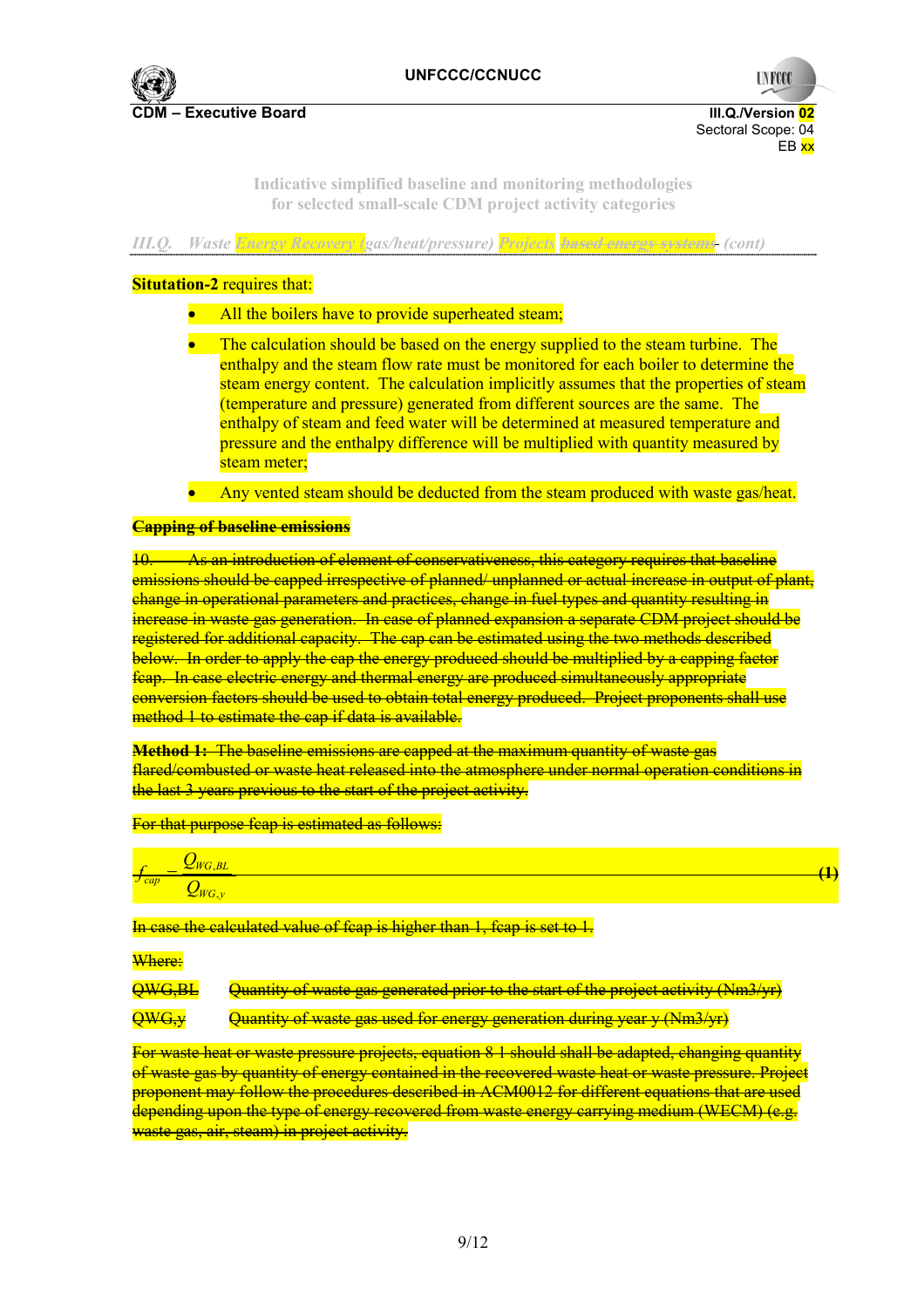

**UNFCCC** 

### **Indicative simplified baseline and monitoring methodologies for selected small-scale CDM project activity categories**

# *III.Q. Waste Energy Recovery (gas/heat/pressure) Projects* **based energy systems** *(cont)*

**Method 2:** The manufacturer's data for the facility shall be used to estimate the amount of waste gas/heat/pressure that the industrial facility generates per unit of product generated by the process that generates waste gas/heat/pressure (either the product of a section of the plant or product of entire plant, whichever is more representative). In case any modification is carried out by project proponent or in case the manufacturer's data is not available, an assessment should be carried out by independent qualified/certified external process experts such as a chartered engineer to estimate a conservative quantity of waste gas generated by plant per unit of product manufactured by the process generating waste gas/heat/pressure. The value arrived at based on above sources of data shall be used to estimate the baseline cap (fcap). The documentation of such assessment shall be verified by the validating DOE.

The basis for determining the capping factor (including manufacturer's design document/letter and the expert's analysis) should be provided to DOE during validation.

#### Under this method, following equations should be used to estimate fcap.

$$
f_{cap} = \frac{q_{wg,product} \times Q_{BL,product}}{Q_{WG,y}}
$$
(2)

 $Q_{WG,BL}$  = **(3)**  $(3)$ 

### In case the calculated value of fcap is higher than 1, fcap is set to 1.

#### Where:

| QWG,BL                      | Quantity of waste gas generated prior to the start of the project activity estimated using<br>equation 3. (Nm3)                                                                 |
|-----------------------------|---------------------------------------------------------------------------------------------------------------------------------------------------------------------------------|
| $\mathcal{L}_{BL, product}$ | <b>Production by process that most logically relates to waste gas generation in baseline. This</b><br>is estimated based on 3 years average prior to start of project activity. |
| Wg,<br><b>product</b>       | Amount of waste gas/heat/pressure the industrial facility generates per unit of product<br>generated by the process that generates waste gas/heat/pressure.                     |

For waste heat or waste pressure projects, equations 2 and 3 should be adapted, changing quantity of waste gas by quantity of energy contained in the recovered waste heat or waste pressure

### **Project emissions**

14. Project Emissions include emissions due to combustion of auxiliary fuel to supplement waste gas and emissions due to consumption of electricity by the project activity.

15. If the waste gas contains carbon monoxide or hydrocarbons, other than methane, and the waste gas is vented to the atmosphere in the baseline situation, project emissions have to include  $CO<sub>2</sub>$  emissions due to the combustion of the waste gas.

### **Emission reductions**

12. Emission reductions are calculated as baseline emissions minus project emissions.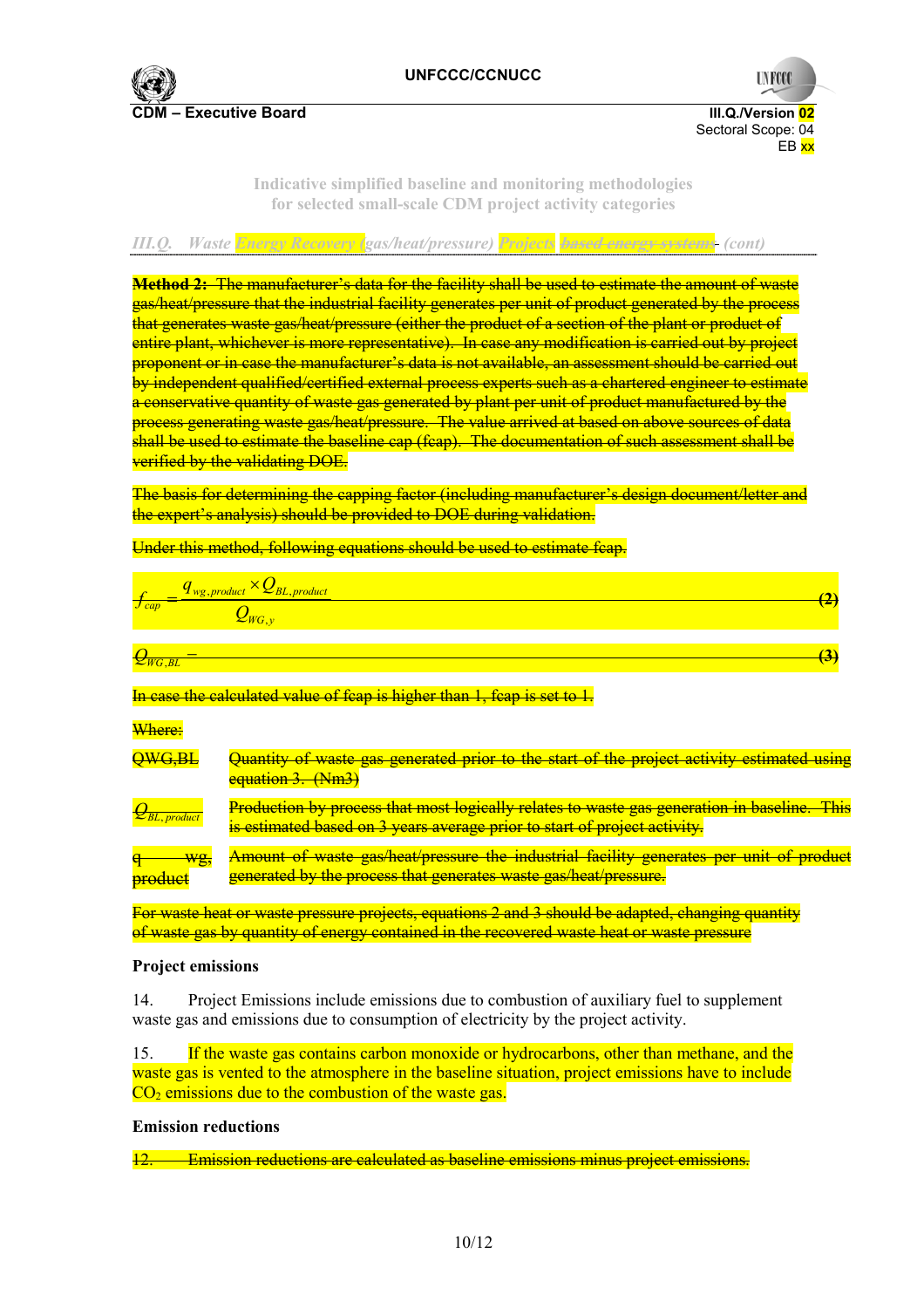

**CDM – Executive Board III.Q./Version 02**

Sectoral Scope: 04 EB xx

**UNFCCC** 

**Indicative simplified baseline and monitoring methodologies for selected small-scale CDM project activity categories** 



*LE<sub>y</sub>* Leakage emissions in year *y* (t  $CO<sub>2</sub>/yr$ )

### **Monitoring**

- 17. For baseline emissions determination, monitoring shall consist of:
	- (a) Metering the thermal and/or electrical energy produced. In case of thermal energy the enthalpy of the thermal energy output stream like hot water/steam should be monitored.
	- (b) Metering the amount of waste gas or the amount of energy contained in the waste heat or waste pressure.
	- (c) Metering the amount of mechanical energy generated /supplied
	- (d) Metering the temperature and pressure of WECM

18. For determination of  $f_{can}$ , the necessary parameters according to ACM0012 shall be available or measured.

19. For project emissions determination, the "Tool to calculate project or leakage  $CO<sub>2</sub>$ emissions from fossil fuel combustion" and the "Tool to calculate baseline, project and/or leakage emissions from electricity consumption" shall be used.

## **Project activity under a programme of activities**

The following conditions apply for use of this methodology in a project activity under a programme of activities:

20. In case the project activity involves the replacement of equipment, and the leakage effect of the use of the replaced equipment in another activity is neglected, because the replaced equipment is scrapped, an independent monitoring of scrapping of replaced equipment needs to be implemented. The monitoring should include a check if the number of project activity equipment distributed by the project and the number of scrapped equipment correspond with each other. For this purpose scrapped equipment should be stored until such correspondence has been checked. The scrapping of replaced equipment should be documented and independently verified.

- - - - -